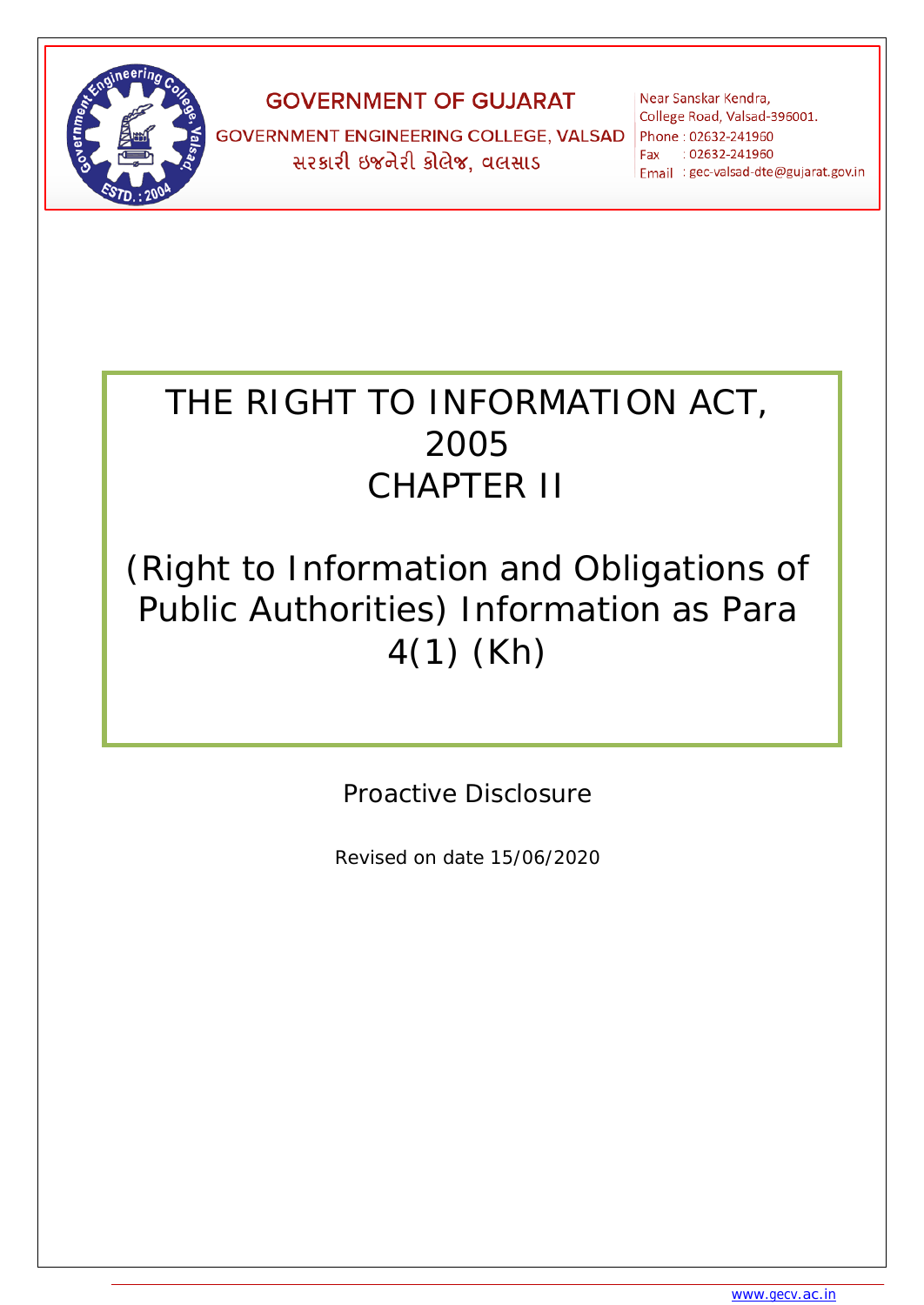# *1. The particulars of the organization, functions and duties.*

# About organization:

Govt. Engineering College, Valsad is established in year 2004. The institute aims to provide quality education for professional courses that makes students knowledge with the subject domain and worthy citizen as well. It is an AICTE approved institute. The institute is affiliated with Gujarat Technological University (GTU), Ahmadabad. There are five degree Engineering disciplines Mechanical Engineering, Chemical Engineering, Electrical Engineering, Civil Engineering & Environment Engineering with total intake capacity of 420 students and one master engineering discipline Energy Engineering in Mechanical Engineering branch with total intake capacity of 18 students. The institute is located in academic environment surrounded by B.K.M. Science College and govt. Polytechnic. It is 3 km from Valsad railway station and 2 km from Tithal sea beach. Admission done by Joint Admission Committee, Ahmedabad as per the Merit marks of 12<sup>th</sup> Science Exam & GUJCET Exam. Govt. Engineering College, Valsad of Gujarat has spent around 16 Crores rupees for the construction of the building and laboratory development and granting funds every year for the developments. Student admitted before the year 2007 are enrolled in VNSGU and from the year 2008 students are enrolled in GTU. Our students are well accepted by industries like ESSAR, Wipro, Atul Chemical, Dipak Nitrite and L&T.

## **Vision**

To strengthen learning outcomes, employability and quality standards by encouraging student centric approach to become the preferred institute for meritorious students.

#### **Mission**

- 1. Design and deliver academic quality standards with regular pedagogical intervention.
- 2. Effective active learning mode for laboratory hours with attainment of course outcomes indicators.
- 3. Strategic attempt to support weak students.
- 4. Need base faculty development plan with exposure to best practices.
- 5. Conspire to inspire for creativity, innovation and holistic growth.

#### **Directive:**

The college offers six engineering courses at UG and PG levels to cater to the current and future needs of the industry as well as society. Objective of the college is to be at par with the changing technological environment

#### **Organization Hierarchical Structure:**

| ■ Professor          | $\blacksquare$ Admin | $\blacksquare$ Account   | ■ Store            | $\blacksquare$ Student | • Librarian         | $\blacksquare$ Rector |
|----------------------|----------------------|--------------------------|--------------------|------------------------|---------------------|-----------------------|
| Asso. Prof.          | Officer              | • Officer                | • Officer          | Section                | • Cataloger         | ■ Wardens             |
| Asst. Prof.          | $-0.5$               | ■ Head Clerk             | $-1/C$             | I/C                    | ■ Staff             | (G & B)               |
| ■ Supporting         |                      | $\blacksquare$ Sr. Clerk | Officer,           | officer,               | $\blacksquare$ Peon |                       |
| ■ Staff              |                      | (Account,                | $\blacksquare$ I/C | ■ Head clerk           |                     |                       |
| Lab Asst.            |                      | cashier)                 | ■ Store            |                        |                     |                       |
| $\blacksquare$ Peons |                      | ■ Peon(messe             | keeper             |                        |                     |                       |
|                      |                      | nger)                    |                    |                        |                     |                       |

Principal (Head of office)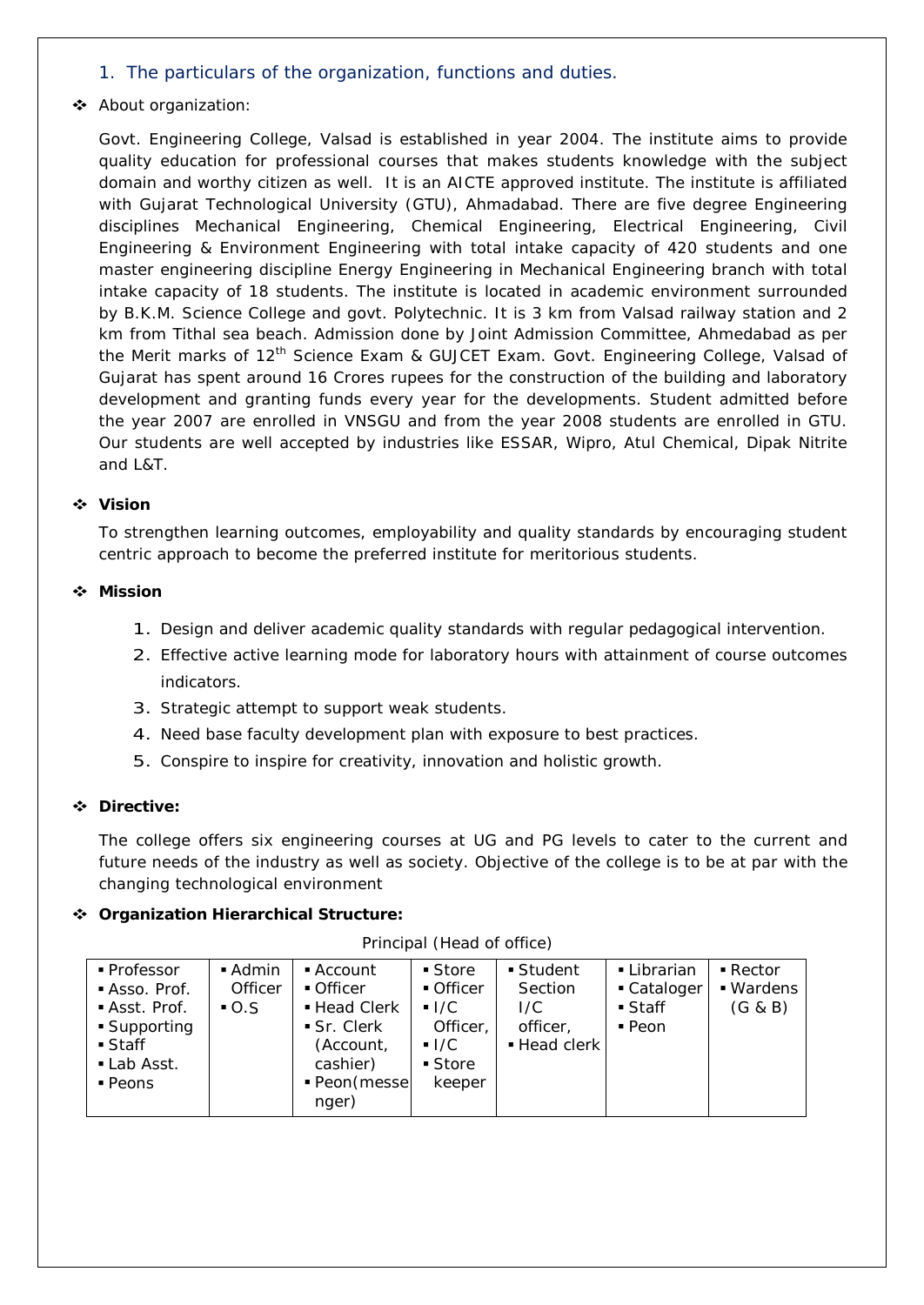# **Function:**

GEC, Valsad offers premier engineering education in the area of engineering and technology from undergraduate to post graduate in the following programs:

| Sr.<br><b>No</b> | Course                           | Level | Year of<br><b>Starting</b> | Full/ Part<br>Time | Approved<br>Intake | Course<br>Duration<br>(yr) |
|------------------|----------------------------------|-------|----------------------------|--------------------|--------------------|----------------------------|
|                  | <b>Chemical Engineering</b>      | UG    | 2004                       | Full               | 120                | 4                          |
| 2                | Civil Engineering                | UG    | 2009                       | Full               | 60                 | 4                          |
| 3                | <b>Electrical Engineering</b>    | UG    | 2009                       | Full               | 60                 | 4                          |
| 4                | <b>Environmental Engineering</b> | UG    | 2009                       | Full               | 60                 |                            |
| 5                | <b>Mechanical Engineering</b>    | UG    | 2004                       | Full               | 120                | 4                          |
| 6                | <b>Energy Engineering</b>        | PG    | 2011                       | Full               | 18                 |                            |

- Mechanism available for monitoring the service and public grievances:
- Academic monitoring is done by concerned head of the department. Overall monitoring is done by the Principal.
- Department/section head resolves academic related issues under the guidance of Principal. Women Development Cell, SC/ST Cell and Anti-Ragging Committee have been formed as per the guidelines of GTU/AICTE/UGC.

## **Details of Committees:**

| Sr.            | Committee                                 | Chairman/Coordinator                                                              | <b>Committee Members</b>                                                                                                                                                                                                                                      |
|----------------|-------------------------------------------|-----------------------------------------------------------------------------------|---------------------------------------------------------------------------------------------------------------------------------------------------------------------------------------------------------------------------------------------------------------|
| 1.             | Administrative and<br>Establishment       | Prof. S. V. Damania (Mech)                                                        | Prof. H. A. Vaidya (Mech)<br>Prof. K. R. Patel (Mech)<br>Prof. N. M. Patel (Civil)                                                                                                                                                                            |
| 2.             | <b>HRMS-Sathi Portal</b>                  | Prof. K. R. Patel (Mech)                                                          | Prof. N. I. Patel (Elect)<br>Prof. M. H. Patel (Env)<br>Prof. J. R. Joshi (Chem)<br>Prof. A. N. Parmar (Elect)<br>Prof. B. M. Pandya (Chem)                                                                                                                   |
| 3.             | <b>RTI</b>                                | Prof. H. S. Wani (Elect)                                                          | <b>All Heads</b>                                                                                                                                                                                                                                              |
| 4.             | Academic                                  | Prof. S. V. Damania (Mech)                                                        | <b>All Heads</b>                                                                                                                                                                                                                                              |
| 5.             | <b>Internal Quality</b><br>Assurance cell | Dr. V. S. Purani (Principal)                                                      | Dr. K. L. Mokariya (Elect)<br>Prof. D. J. Patel (Civil)<br>Prof. K. K. Modi (Env)                                                                                                                                                                             |
| 6.             | Institute Academic<br>Time table          | Prof. H. M. Jariwala (Chem)                                                       | Prof. R. V. Prajapati (Chem)<br>Prof. M. N. Chaudhari (Env)<br>Prof. S. P. Maisuriya (Mech)<br>Prof. D. C. Parmar (Elect)<br>Prof. D. T. Barot (Civil)<br>Prof. R. R. Agrawal (Maths)                                                                         |
| 7 <sub>1</sub> | Institute induction<br>program            | Prof. S. V. Damania (Mech)<br>Prof. B. B. Rana (Eng)<br>Prof. N. I. Patel (Elect) |                                                                                                                                                                                                                                                               |
| 8.             | VLab                                      | Prof. C. D. Thakor (Elect)                                                        | Dr. M. K. Mistry (Mech)<br>Prof. A. R. Magodara (Chem)<br>Prof. V. D. Patel (Civil)<br>Prof. M. H. Patel (Env)                                                                                                                                                |
| 9.             | Library                                   | Prof. P. S. Patel (A.Mech)                                                        |                                                                                                                                                                                                                                                               |
| 10.            | Student Section                           | Prof. H. S. Patel (Maths)                                                         | Prof. K. D. Patel (Maths)<br>Prof. B. B. Rana (Eng)<br>Prof. K. R. Patel (Mech)<br>Prof. H. N. Patel (Mech)<br>Prof. A. D. Modi (Chem)<br>Prof. V. D. Patel (A.Mech)<br>Prof. M. N. Chaudhari (Env)<br>Prof. J. B. Patel (Elect)<br>Prof. S. K. Pavar (Elect) |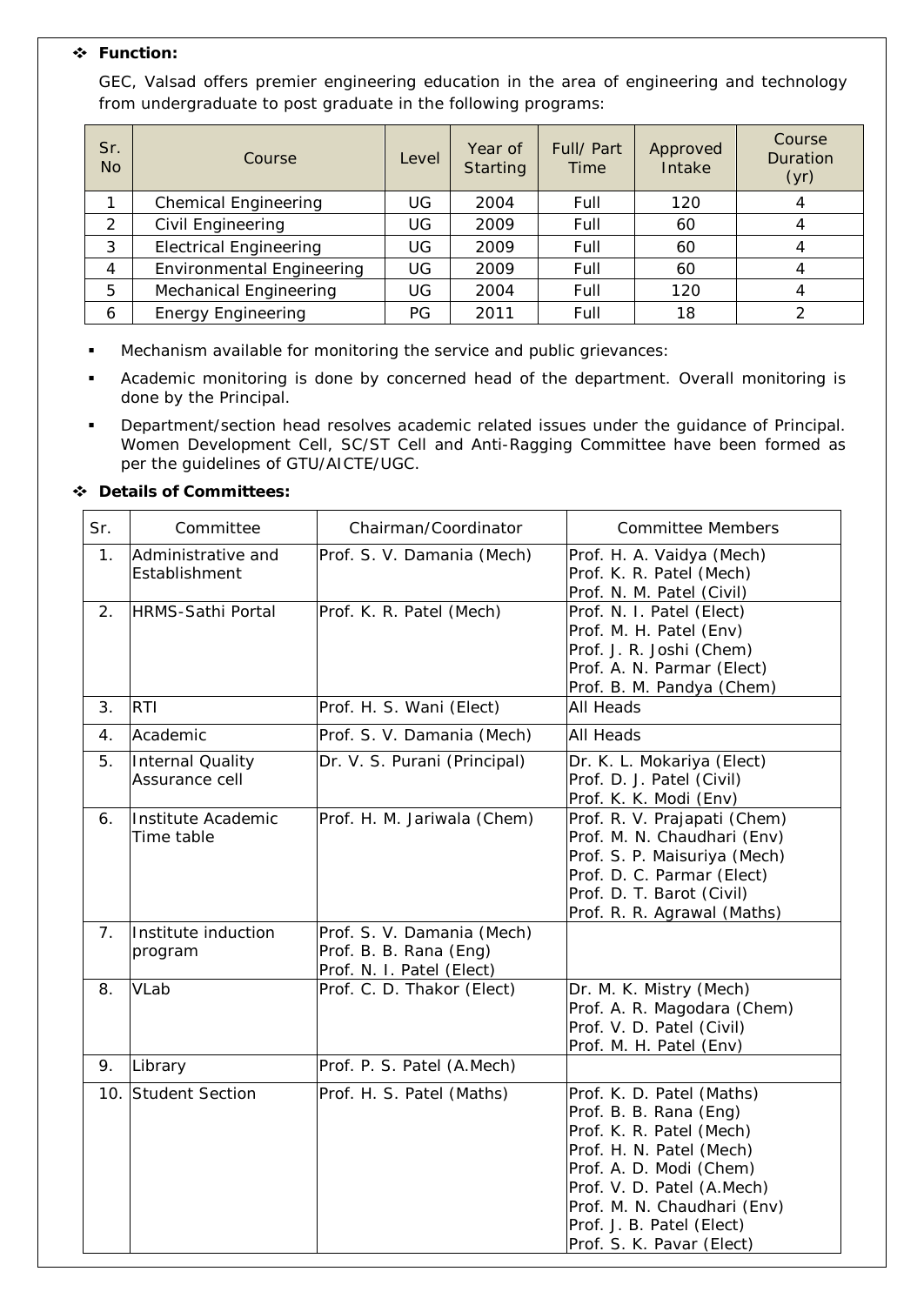|     | 11. Tablet Yojana                | Prof. H. A. Vaidya (Mech)                           | Prof. D. N. TAndel (Elect)<br>Prof. B. G. Patel (Mech)<br>Prof. M.P. Chauhan (Mech)<br>Prof. A. H. Rana (Civil)<br>Prof. R. M. Kudtarkar (Chem)                                                                                                                                                                                                                                                                                                                                                                                                                                                                                                                                                                             |
|-----|----------------------------------|-----------------------------------------------------|-----------------------------------------------------------------------------------------------------------------------------------------------------------------------------------------------------------------------------------------------------------------------------------------------------------------------------------------------------------------------------------------------------------------------------------------------------------------------------------------------------------------------------------------------------------------------------------------------------------------------------------------------------------------------------------------------------------------------------|
|     | $12.$ GTU                        | Prof. A. R. Patel (Mech)                            | Prof. M. K. Kunvarni (Env)<br>Prof. N. Z. Patel (Mech)<br>Prof. J. M. Panchal (Mech)<br>Prof. A. D. Modi (Chem)<br>Prof. A. R. Magodara (Chem)<br>Prof. P. S. Patel (Civil)<br>Prof. A. V. Patel (Chem)<br>Prof. R. R. Malan (Maths)                                                                                                                                                                                                                                                                                                                                                                                                                                                                                        |
|     | 13. AICTE and GTU<br>Affiliation | Prof. H. S. Wani (Elect)                            | Prof. J. R. Joshi (Chem)<br>Prof. V. S. Patel (Mech)<br>Prof. N. M. Patel (Civil)<br>Prof. J. D. Patel (Elec)<br>Prof. M. H. Patel (Env)<br>Prof. B. B. Rana (Eng)                                                                                                                                                                                                                                                                                                                                                                                                                                                                                                                                                          |
|     | 14. Central Store                | Prof. H. N. Lakdawala (Mech)                        | Prof. S. K. Patel (Mech)<br>Prof. C. A. Tamboli (Chem)<br>Prof. N. I. Patel (Elect)<br><b>Store Keeper</b><br>Shree H. K. Patel (Mech W/S)                                                                                                                                                                                                                                                                                                                                                                                                                                                                                                                                                                                  |
|     | 15. Tender opening               | $- -$                                               | Dr. B. K. Sheth (Chem.)<br>Prof. S. V. Damania (Mech)<br>Dr. K. L. Mokariya (Elect)<br>Dr. B. R. Sudani (Chem)                                                                                                                                                                                                                                                                                                                                                                                                                                                                                                                                                                                                              |
|     | 16. Quotation Opening            | $- -$                                               | Prof. S. K. Patel (Mech)<br>Prof. D. C. Parmar (Elect)<br>Prof. M. K. Kunvarni (Env)<br>Prof. N. M. Patel (Civil)                                                                                                                                                                                                                                                                                                                                                                                                                                                                                                                                                                                                           |
|     | 17. Gymkhana                     | Dr. B. K. Sheth (Chem)                              | All Head                                                                                                                                                                                                                                                                                                                                                                                                                                                                                                                                                                                                                                                                                                                    |
|     | 18. Cultural                     | Prof. B. R. Sudani (Chem)<br>Prof. B. B. Rana (Eng) | Prof. H. A. Vaidya (Mech)<br>Prof. H. N. Lakdawala (Mech)<br>Prof. C. A. Tamboli (Chem)<br>Prof. N. I. Patel (Elect)<br>Prof. H. S. Wani (Elect)<br>Prof. D. D. Dhimmar (Chem)<br>Prof. B. K. Patel (Mech)<br>Prof. B. M. Pandya (Chem)<br>Prof. N. J. Modi (Chem)<br>Prof. M. H. Patel (Env)<br>Prof. J. B. Patel (Elect)<br>Prof. P. S. Patel (A.Mech)<br>Prof. N. M. Patel (Civil)<br>Prof. N. S. Patel (Civil)<br>Prof. A. H. Prajapati (Chem)<br>Prof. J. M. Panchal (Mech)<br>Prof. D. N. Tandel (Elect)<br>Prof. D. T. Barot (Civil)<br>Prof. R. R. Malan (Maths)<br>Prof. K. D. Tandel (Mech)<br>Prof. N. Z. Patel (Mech)<br>Prof. B. G. Patel (Mech)<br>Prof. K. A. Chaudhari (Mech)<br>Prof. M. K. Kuvarani (Env) |
| 19. | Sports Committee                 | Prof. K. D. Tandel (Mech)                           | Prof. K. A. Chaudhari (Mech)<br>Prof. J. D. Patel (Elect)<br>Prof. D. T. Barot (Civil)<br>Prof. N. M. Patel (Civil)<br>Prof. A. N. Parmar (Elect)                                                                                                                                                                                                                                                                                                                                                                                                                                                                                                                                                                           |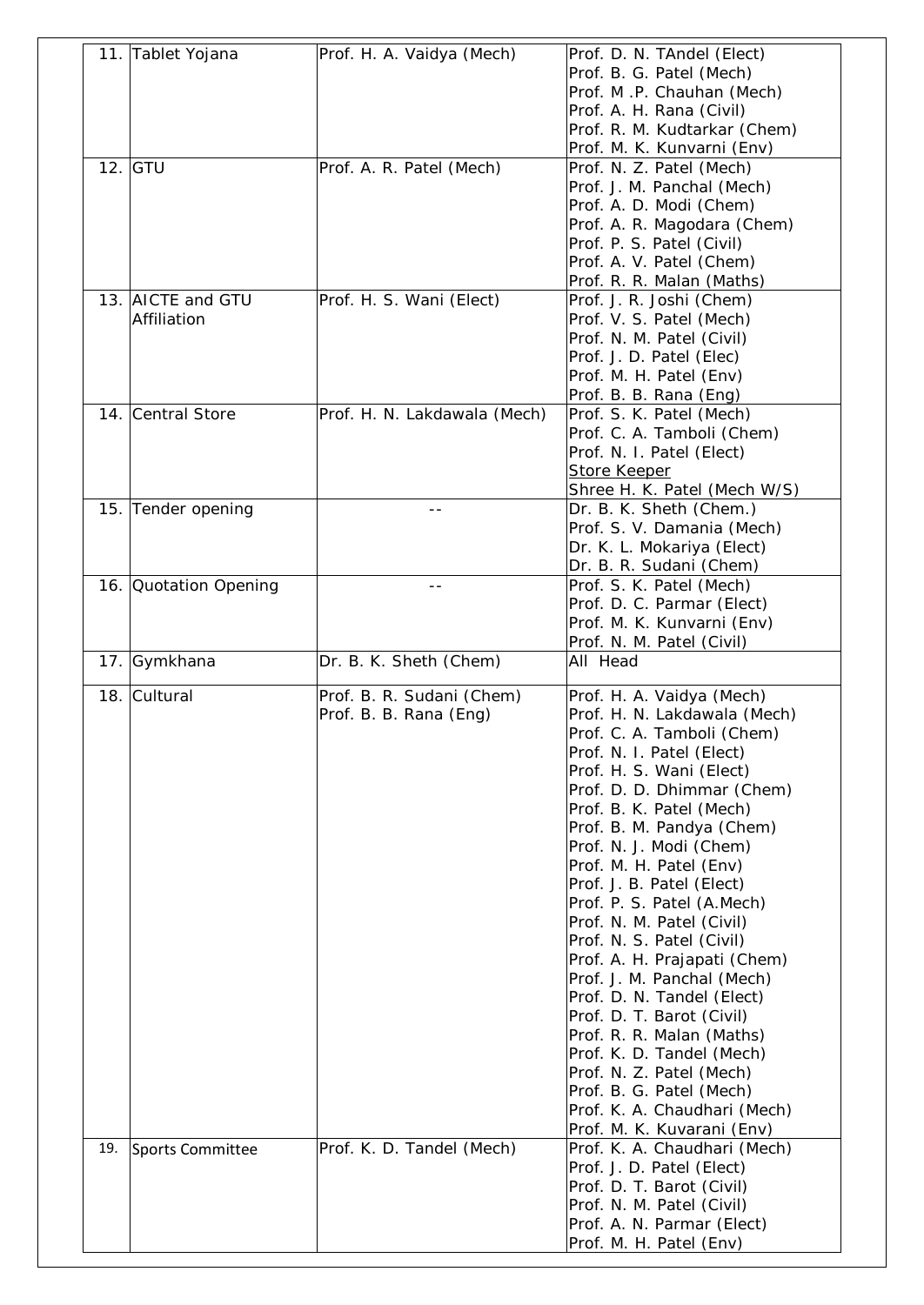|     |                              |                            | Prof. J. R. Joshi (Chem)                                    |
|-----|------------------------------|----------------------------|-------------------------------------------------------------|
|     |                              |                            | Prof. A. R. Magodara (Chem)                                 |
|     |                              |                            | Prof. A. K. Prajapati (Chem)                                |
|     |                              |                            | Prof. M.P. Chauhan (Mech)                                   |
|     |                              |                            | Prof. R. R. Malan (Maths)                                   |
|     | 20. Training and             | Prof. S. T. Patel (Mech)   | Prof. V. S. Patel (Mech)                                    |
|     | placement                    |                            | Prof. S. K. Shrivastav (Chem)                               |
|     |                              |                            | Prof. R. M. Kudtarkar (Chem)                                |
|     | 21. Institute Industry cell  | Prof. S. T. Patel (Mech)   | Prof. V. S. Patel (Mech)                                    |
|     |                              |                            | Prof. R. M. Kudtarkar (Chem)                                |
|     | 22. Finishing School         | Prof. S. T. Patel (Mech)   | Prof. S. K. Shrivastav (Chem)<br>Prof. V. S. Patel (Mech)   |
|     |                              |                            | Prof. S. K. Shrivastav (Chem)                               |
|     | 23. Implementation of        | Prof. D. N. Patel (Mech)   | Prof. D. T. Barot (Civil)                                   |
|     | RUSA and GKS                 |                            | Prof. H. M. Jariwala (Chem)                                 |
|     | activities                   |                            | Prof. J. A. Jadav (Elect)                                   |
|     |                              |                            | Prof. M. H. Patel (Env)                                     |
|     | 24. Gujarat Knowledge        | Prof. K. K. Modi (Env)     | Prof. H. S. Patel (Maths)                                   |
|     | Society                      |                            | Prof. K. D. Patel (Maths)                                   |
|     | 25. Students Start up        | Dr. K. L. Mokariya (Elect) | Prof. R. V. Prajapati (Chem)                                |
|     | and Innovation Policy<br>And |                            | Dr. B. R. Sudani (Chem)<br>Prof. R. C. Malan (Phy)          |
|     | <b>GTU Innovation Club</b>   |                            |                                                             |
|     | 26. Mukhyamantri             | Prof. S. V. Damania (Mech) | <b>All Head</b>                                             |
|     | Apprenticeship               | Prof. D. J. Patel (Civil)  |                                                             |
|     | Yojana                       |                            |                                                             |
|     | 27. Institute Web portal     | Prof. D. N. Tandel (Elect) | Prof. N. H. Prajapti (Mech)                                 |
|     | Development and              |                            | Prof. V. D. Patel (Chem)                                    |
|     | maintenance                  |                            | Prof. A. N. Parmar (Elect)                                  |
|     |                              |                            | Prof. B. M. Pandya (Chem)                                   |
|     |                              |                            | Prof. M. N. Chaudhri (Env)                                  |
|     |                              |                            | Prof. H. S. Patel (Maths)                                   |
|     | 28. Functioning of           | Prof. A. N. Parmar (Elect) | Prof. R. V. Prajapati (Chem)                                |
|     | CWAN, CCTV, MIS,             |                            | Prof. D. N. Tandel (Elect)                                  |
|     | NKN-GSWAN-                   |                            | Prof. R. S. Engineer (Mech)                                 |
|     | NamoWiFi                     |                            | Shri. M. D. Prajapati (Elect)                               |
|     | 29. Anti-raging              | Prof. B. R. Sudani (Chem)  | Prof. H. A. Vaidya (Mech)                                   |
|     | committee                    |                            | Prof. M. N. Chaudhari (Env)                                 |
|     |                              |                            | Prof. D. N. Tandel (Elect)<br>Prof. V. R. Visavalia (Maths) |
|     |                              |                            | Prof. H. K. Rana (Civil)                                    |
|     | 30. Anti-raging squad        | Prof. H. A. Vaidya (Mech)  | Prof. P. S. Patel (Civil)                                   |
|     |                              |                            | Prof. D. C. Parmar (Elect)                                  |
|     |                              |                            | Prof. K. D. Patel (Maths)                                   |
|     |                              |                            | Prof. M. N. Patel (Env)                                     |
|     |                              |                            | Prof. D. D. Dhimmar (Chem)                                  |
|     | 31. Women development        | Prof. K. K. Modi (Env)     | Prof. H. S. Patel (Maths)                                   |
|     | committee/squad              |                            | Prof. K. D. Patel (Maths)                                   |
|     |                              |                            | Prof. M. N. Chaudhry (Env)                                  |
|     |                              |                            | Prof. M. H. Patel (Env)                                     |
|     |                              |                            | Prof. A. N. Parmar (Elect)                                  |
|     |                              |                            | Prof. P. S. Patel (A.Mech)                                  |
|     |                              |                            | Prof. N. M. Patel (Civil)                                   |
|     |                              |                            | Prof. M. K. Kunvarni (Env)                                  |
|     |                              |                            | Prof. A. H. Prajapati (Chem)                                |
| 32. | Women harassment             | Prof. A. N. Parmar (Elect) | Prof. H. S. Patel (Maths)                                   |
|     | cell                         |                            | Prof. M. H. Patel (Env)                                     |
|     |                              |                            | Smt. K. N. Gandhi (Admin)                                   |
|     | 33. Disability Resource      | Prof. D. N. Patel (Mech)   | Prof. R. D. Patel (Elect)                                   |
|     | Center                       |                            | Prof. A. D. Patel (Civil)                                   |
|     |                              |                            | Prof. A. H. Prajapati (Chem)                                |
|     |                              |                            | Prof. H. S. Patel (Maths)<br>Prof. K. K. Modi (Env)         |
|     |                              |                            |                                                             |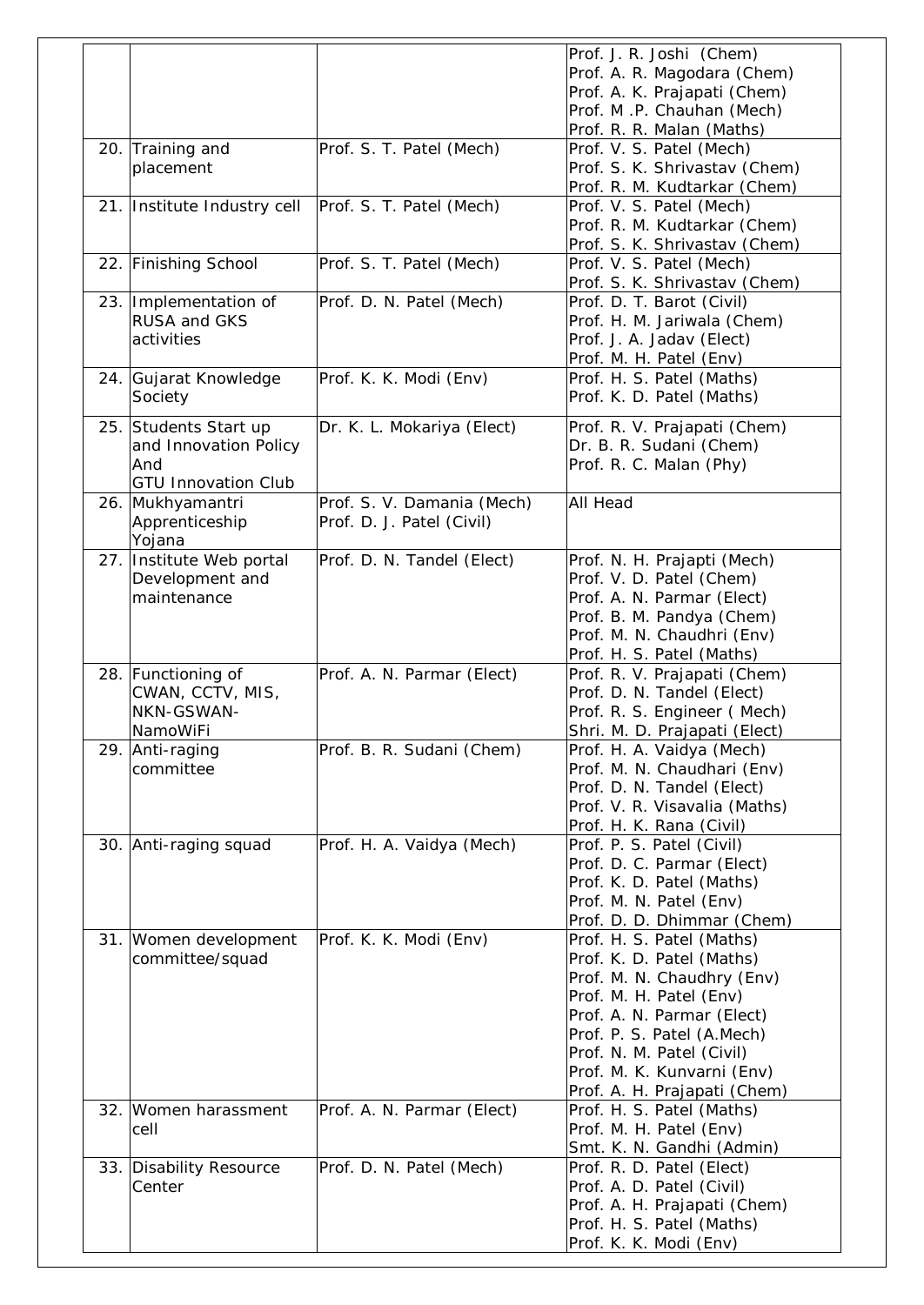|     | 34. Canteen                                                        | Dr. B. K. Sheth (Chem)                                       | Prof. R. V. Prajapati (Chem)<br>Prof. H. S. Patel (Maths)<br>Prof. J. D. Patel (Elect)<br>Prof. N. H. Prajapati (Mech)<br>Prof. K. M. Tandel (Civil)                                                        |
|-----|--------------------------------------------------------------------|--------------------------------------------------------------|-------------------------------------------------------------------------------------------------------------------------------------------------------------------------------------------------------------|
|     | 35. Grievance Redressal<br>committee                               | Dr. V. S. Purani (Principal)                                 | Prof. S. V. Damania (Mech)<br>Prof. D. J. Patel (Civil)<br>Prof. K. K. Modi (Env)<br>Prof. R. C. Malan (Gen)                                                                                                |
|     | 36. Physical disability<br><b>Grievance Redressal</b><br>committee | Prof. S. V. Damania (Mech)                                   | Prof. D. D. Dhimmar (Chem)<br>Prof. D. C. Parmar (Elect)<br>Prof. V. D. Patel (Civil)                                                                                                                       |
|     | 37. E - cell committee                                             | Prof. A. N. Parmar (Elect)                                   | Prof. N. Z. Patel (Mech)<br>Prof. M. K. Kunvarni (Env)<br>Prof. A. H. Rana (Civil)<br>Prof. A. C. Magodara (Chem)                                                                                           |
|     | 38. Student Counselor<br>Committee                                 | Dr. V. S. Purani (Principal)                                 | Dr. K. L. Mokariya (Elect)<br>Prof. D. J. Patel(Civil)<br>Prof. K. K. Modi(Env)                                                                                                                             |
|     | 39. Internal Complaint<br>committee                                | Prof. S. V. Damania (Mech)                                   | Prof. K. K. Modi (Env)<br>Prof. N. M. Patel(Civil)<br>Mrs. G. B. Upadhyay<br>Mrs. Daxaben Thakore<br>Student members:<br>Tanupriya Pathak (Env)<br>Harshita Gupta (Chem)<br>Neel D. Mahant (Mech)           |
|     | 40. NBA Accreditation<br>committee                                 | Prof. V. R. Visavaliya (Maths)<br>Prof. D. N. Tandel (Elect) | Prof. K. D. Tandel (Mech)<br>Prof. R. V. Prajapati (Chem)<br>Prof. M. K. Kuvarani (Env)<br>Prof. C. D. Thakor (Elect)<br>Prof. D. T. Barot (Civil)                                                          |
|     | 41. NSS                                                            | Prof. K. D. Tandel (Mech)                                    |                                                                                                                                                                                                             |
| 42. | <b>Ek Bharat Shreshtha</b><br><b>Bharat</b>                        | Prof. S. V. Damania (Mech)                                   | Prof. K. K. Modi (Env)<br>Dr. K. L. Mokariya (Elect)<br>Prof. D. N. Patel (Mech)                                                                                                                            |
|     | 43. Unnat Bharat<br>Abhiyan                                        | Prof. J. A. Jadav (Elect)                                    | Prof. B. B. Rana (Eng)<br>Prof. N. H. Prajapti (Mech)<br>Prof. R. D. Patel (Elect)<br>Prof. A. H. Prajapati (Chem)<br>Prof. A. H. Rana (Civil)<br>Prof. M. N. Chaudhari (Env)                               |
|     | 44. NEWS Latter                                                    | Prof. R. C. Malan (Phy)<br>Prof. B. B. Rana (Eng)            | Prof. J. M. Panchal (Mech)<br>Prof. N. M. Patel (Civil)<br>Prof. H. S. Wani (Elect)<br>Prof. S. K. Shrivastav (Chem)<br>Prof. M. H. Patel (Env)                                                             |
|     | 45. ICT Maintenance                                                | Prof. H. S. Wani (Elect)                                     | Prof. V. D. Patel (A.Mech)<br>Prof. N. H. Prajapati (Mech)<br>Prof. J. A. Jadav (Elect)<br>Prof. A. H. Rana (Civil)<br>Prof. B. M. Pandya (Chem)<br>Prof. M. K. Kunvarni (Env)<br>Prof. K. D. Patel (Maths) |
|     | 46. R.O. Water and<br>cooler maintenance<br>committee              | Prof. H. S. Wani (Elect)                                     | Prof. R. V. Prajapati (Chem)<br>Prof. A. D. Modi (Chem)<br>Prof. S. M. Mistry (Civil)                                                                                                                       |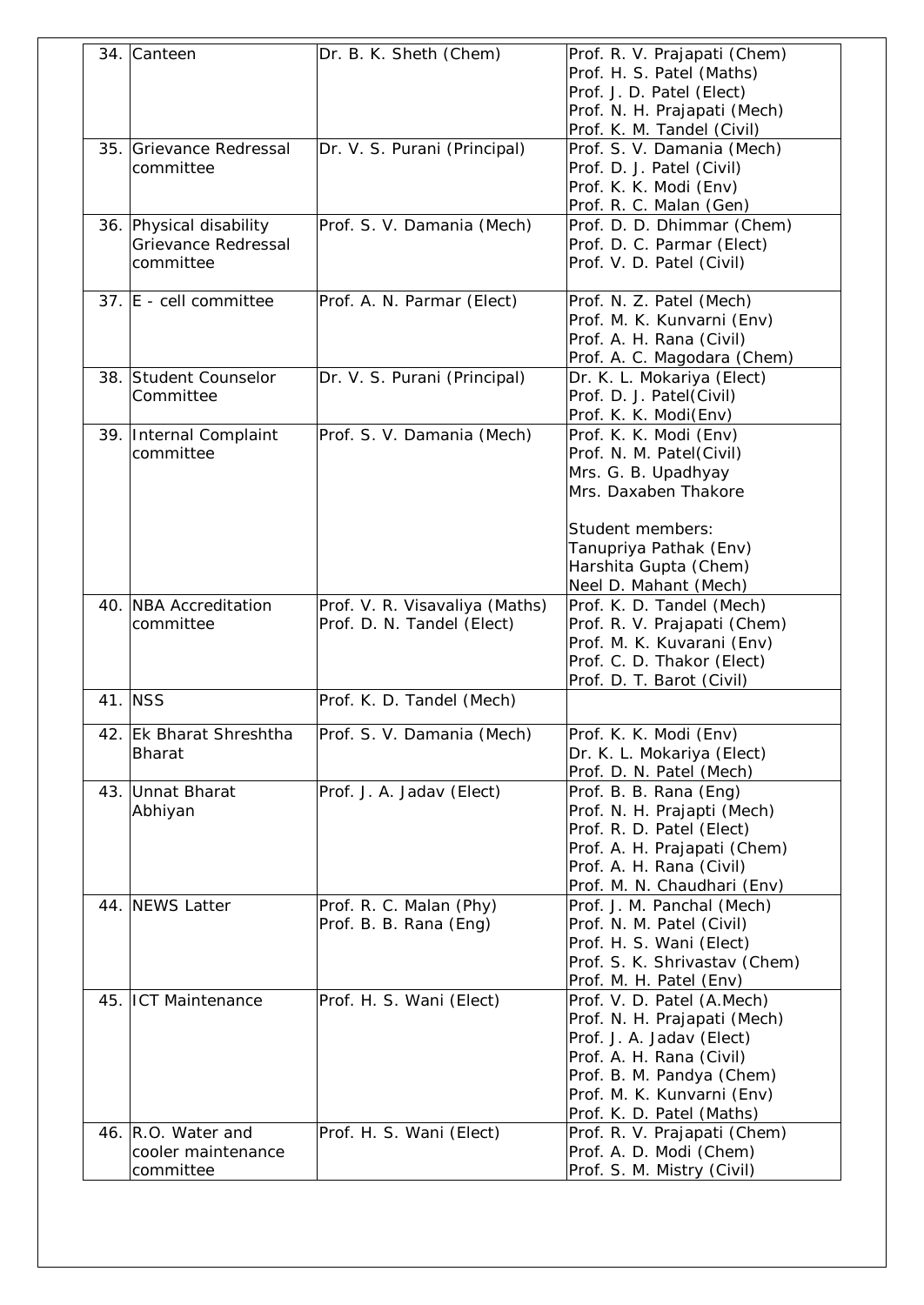#### **Address and contact nos. of Institute:**

| Name of the Institution                           | GOVT. ENGINEERING COLLEGE, VALSAD                                                                                            |
|---------------------------------------------------|------------------------------------------------------------------------------------------------------------------------------|
| <b>Address</b>                                    | Between B.K.M. Science College and Govt.<br>Engineering College, Valsad Polytechnic College,<br>Tithal Road, Valsad - 396001 |
| <b>Landline Number</b>                            | 02632-241960                                                                                                                 |
| <b>FAX Number</b>                                 | 02632-241960                                                                                                                 |
| Email                                             | gec-valsad-dte@qujarat.gov.in                                                                                                |
| Website                                           | www.gecvl.cteguj.in, www.gecv.ac.in                                                                                          |
| Institute Type                                    | Government                                                                                                                   |
| AICTE File No.                                    | 06/01/GUJ/ENGG/2004/002                                                                                                      |
| Date of First Approval by AICTE                   | 12 <sup>th</sup> May 2004                                                                                                    |
| <b>Organization Registration</b><br><b>Number</b> | Permanent Institute I.D: 1-8518149                                                                                           |
| <b>Working Days and Timings</b>                   | Monday to Saturday (except 2 <sup>nd</sup> & 4 <sup>th</sup> Saturday)<br>from 10.30 am to 6.10 pm.                          |

*2. The powers and duties of officers and employees.*

# **I. Principal:**

As Head of the office all administrative and financial powers delegated by Govt. of Gujarat.

- \* Responsibility of Academic Administration:
	- To look after overall administration and execution of academic responsibilities through faculties and staff.
	- Preparing institute budget and planning for various schemes of the government and its implementation
	- To make available required resources, operation and maintenance of infrastructural facilities.
	- To provide all support for strengthening academic, administrative and managerial activities among the department of various discipline.
	- To make all necessary communications with various departments of Government Engineering Colleges, Valsad, universities and other local authorities.
	- To provide equal opportunities for faculty development, student placement.
	- **To promote innovations and research activity.**
	- To execute all policy decision taken by the Department.
	- To execute the prevailing academic policies.
- **❖** Financial:
	- As per the Government of Gujarat norms and financial power delegation.
- Other:
	- Procurement, utilization and maintenance of Goods, Equipment, Books, Furniture according to the delegation of the power and by following standard norms.
	- Consultancies as per power delegated by Govt. of Gujarat vide GR.No.1973 /101105 / GH dt. 30/10/73 & 3/11/80
	- Hostel administration for two boys and two girls' hostels.

# **II. Administrative Officer:**

- To assist in all administrative duties for organization coordination as per instruction from Head of office for the institution.
- **III. III Academic Officer**
	- To overall monitoring of on going academic activities, Mentoring and reviewing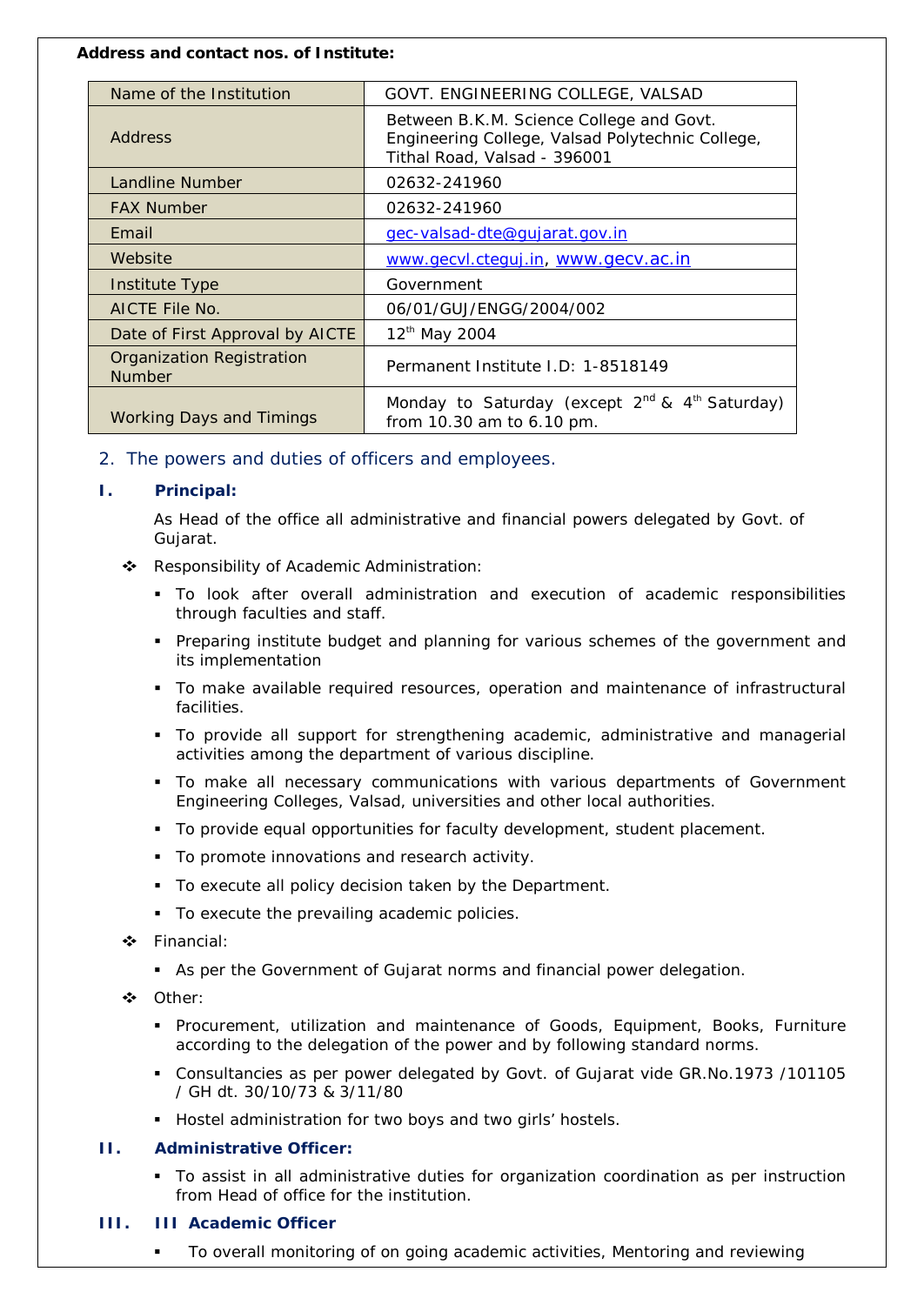#### **IV. Accounts Officer:**

 To manage all financial matters of payment & receipt as per the government rules as Drawing and Disbursing Officer.

# **V. Store Officer:**

 To carry purchase of material and equipment as per the Institution requirements and indent from the various departments and other units of the college and take work from subordinate staff for effective execution of the assigned task.

# **VI. Librarian:**

- To manage all library functions for the students & faculty of college.
- To acquire and collect books, manuscripts, Journals and other reading materials and organize them.
- To arrange study material on specific regions in the form of area studies and development.
- To provide reading materials for use.
- To adopt new techniques of classification and cataloguing, makes bibliographies and checklists and provides reference service to readers.
- To make available resources to students & teaching as well as non-teaching community.
- With the help of heads of the department of various subjects, a library should coordinate its library activities which are related to teaching and curriculum program of the university.

# **VII. Student Section In-charge:**

**Managing student record and carry, liaising with university in academic and other** student related activities with the help of subordinate staff.

## **VIII. Rector:**

- **Following are the key responsibilities of Rector:**
- **H** Hostel administration and provide necessary accommodation and other necessary facilities to the students.
- To maintain the coordination of wardens of hostels for smooth running of day to day routine work.
- To take steps and measures for overall efficient hostel administrations and welfare.
- Maintaining database of students.
- Making the policy for allotment of hostels to students.
- To ensure discipline in the hostels.
- To implement decisions taken by the Institute authorities communicate with the parents/guardians of the inmates as and when needed.
- Facilitate the admitted students at the times of illness and activities in the hostel.

# **IX. Professor & Associate Professor:**

- To manage the respective academic program development, consultancy and contact the subordinate teaching and technical staff.
- To develop lesson plans and curricula to lecturing various class sizes of students.
- Served as advisors to students majoring in the professor's specialty field.
- To conduct research as a major component of responsibilities.
- To participate in creating the new developments about appropriate priorities for research and teaching roles.
- To emphasis on effective pedagogy and paying increased attention to the learning need of students.
- To serve as a mentor or subject expert in disciplinary or interdisciplinary communities.
- Above is the glance of responsibilities of the Professor & associate Professor and is range time to time.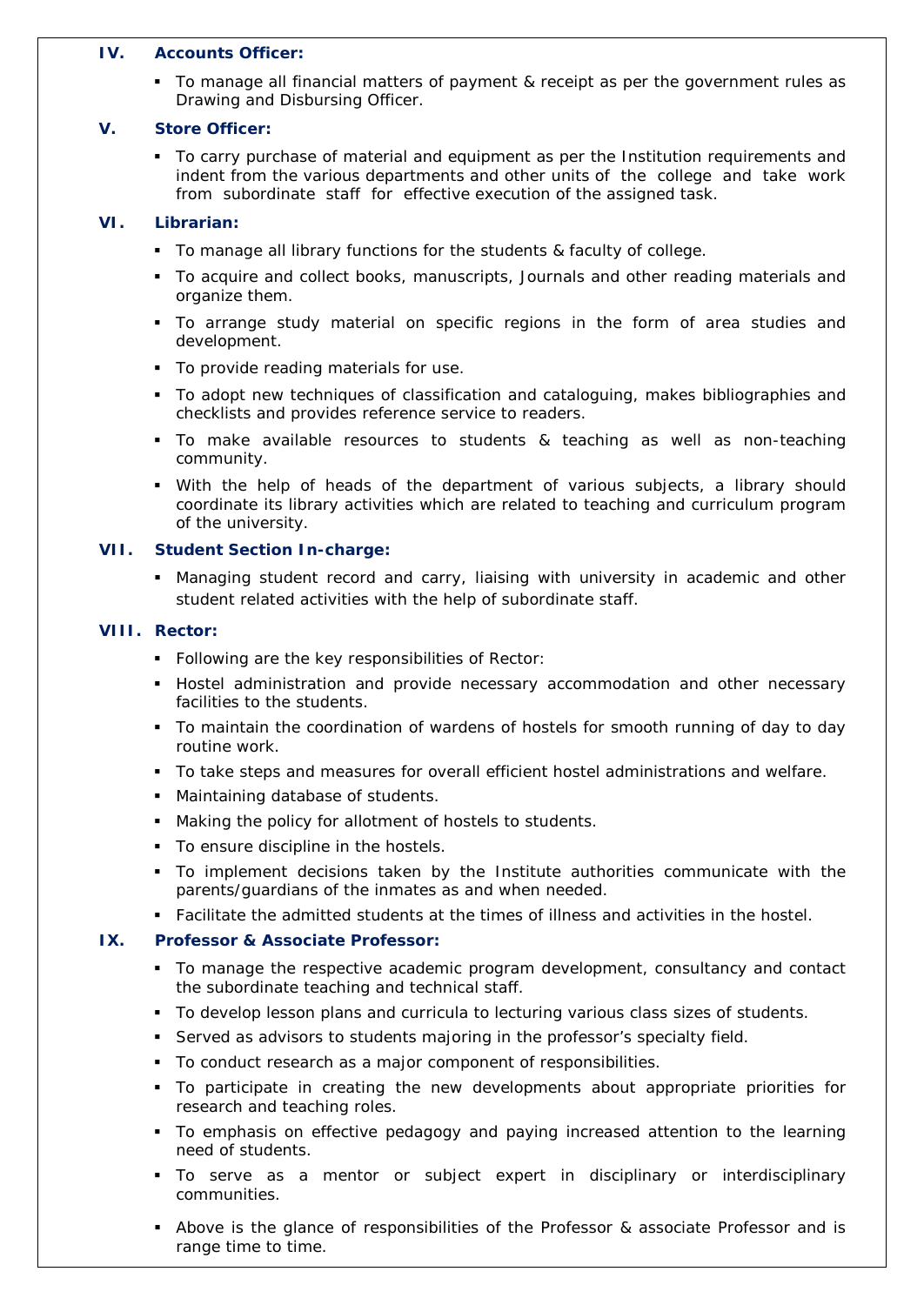#### **X. Assistant Professor:**

- To teach the students & perform other relevant tasks assigned by the Principal and HOD.
- To Undertake research and service roles to carry out the academic work of the institute.
- To apply vivid teaching strategies.
- To assess students learning through different facets such as tests, papers, presentation, quiz and project oriented demonstrations of knowledge.
- Above is the glance of responsibilities of the Professor & associate Professor and it change time to time.

#### **XI. Lab Assistant & Instructional Staff:**

To maintain laboratory and assist in performing experiments.

#### **XII. TPO:**

- To arrange placement drive for students.
- To look after the training and placement activities of students.
- To have close liaison with industry for placement of students
- To work in consultation with Coordinator Industry Institute Interaction for organizing lectures of the professionals from industry.
- To collect feedback from the companies coming for placement.
- To arrange training programme for soft skills and for interview facing skills for the students using institutional and external expertise.
- **To organize the entrepreneurship workshops.**
- *3. The procedure followed in decision making process including channels supervision and accountability*
	- Establishment comprising of Administrative Officer, Accounts Officer, and Store Officer follows the rule of Govt. Engineering College, Valsad of Gujarat for service, finance and disciplinary power delegated.
	- For academic matters as the college is affiliated by GTU and governing body is
	- AICTE, GTU and AICTE rules are followed.
- *4. The norms set for the discharge of its functions.*
	- Norms are framed by Govt of Gujarat and Commissionerate of Technical Education for administration.
	- For academic matter Gujarat Technological University and AICTE rules are followed.
- *5. The rules, regulations, instructions, manuals and records, held by it or used by its employees for liberation its roles.*
	- All the rules regulations as per Govt. Engineering College, Valsad of Gujarat applicable time to time.
	- Academic and Examination rules as per GTU applicable time to time.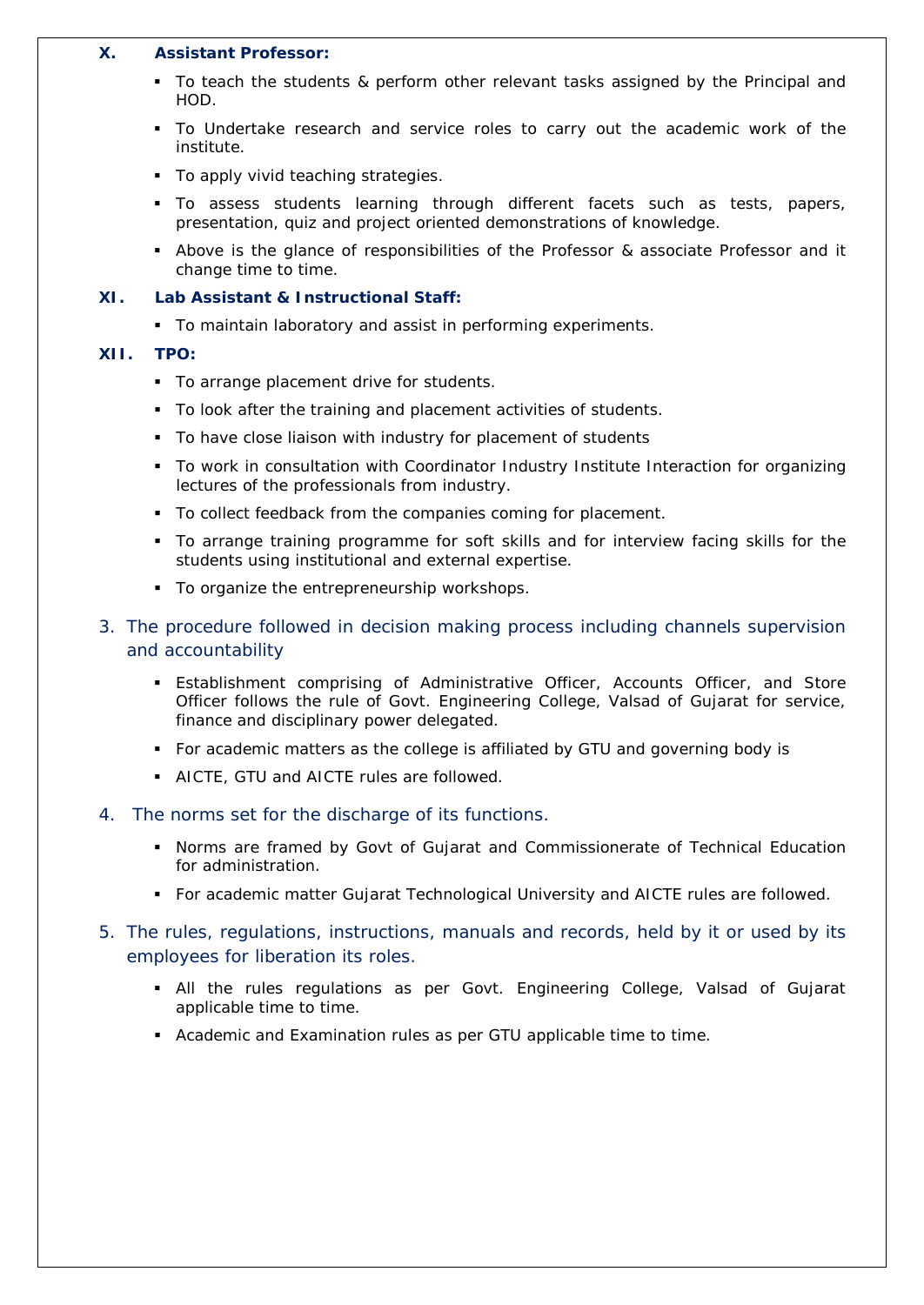# *6. A Statement of the categories of the document held.*

| Sr.<br>No.     | Category<br>of document | Name of<br>Document                                                                                                                                                           | Procedure to obtain<br>document | In custody of                                                         |
|----------------|-------------------------|-------------------------------------------------------------------------------------------------------------------------------------------------------------------------------|---------------------------------|-----------------------------------------------------------------------|
| 1              | Academic                | Syllabus, Time<br>table, Assignment,<br>Tutorial etc. Admission<br>rules                                                                                                      | Personally/Email                | Faculties, HOD<br>and Principal                                       |
| $\overline{2}$ | Administration          | Staff Details,<br>Appointment and<br>transfer orders, leave<br>details, Pay details,<br>Security, Service<br>books, personal files,<br>and other service<br>related documents | Personally/Email                | Admin Office<br>and Principal<br>office                               |
| 3              | Financial               | Salary of employees,<br>Grant allocation,<br>billing, Financial<br>records, Scholarship                                                                                       | Personally/Email                | <b>Account Office</b>                                                 |
| 4              | Purchase                | Purchase orders and<br>bills of new items and<br>equipment, Inventory<br>records, Write off<br>item record, General<br>Purchase Register,<br>Dead stoke registers.            | Personally/Email                | <b>Institute Central</b><br>store and<br>Departmental<br>Heads office |

*7. The particulars of any arrangement that exists for consultation with or representation by the members of the public, in relation to the formulation of policy or implementation thereof.*

- The institute is a 360-degree feedback receptive.
- **Pertaining to the institute level, along with stack holder's opinion institute head can** change the policies as and when required.
- **In coordination with higher authority or head office instructions are passed on to the** institute which should be implemented and regulated by members of public.
- Decision regarding staff appointment, retainment, transfer and promotional activities carried by Govt. Engineering College, Valsad of Gujarat.
- For up heaving stack holders from toe to top department level as well as institute lever policies are built up and implemented.
- For smooth functioning of institute flow of reform instructions from the higher authority received and executed efficiently.
- *8. A statement of the boards, councils, committees and other bodies consisting of two or more persons constituted by it additional information as to whether the meeting of these are open to the public, or the minutes of such meetings are accessible to the public.*
	- Not applicable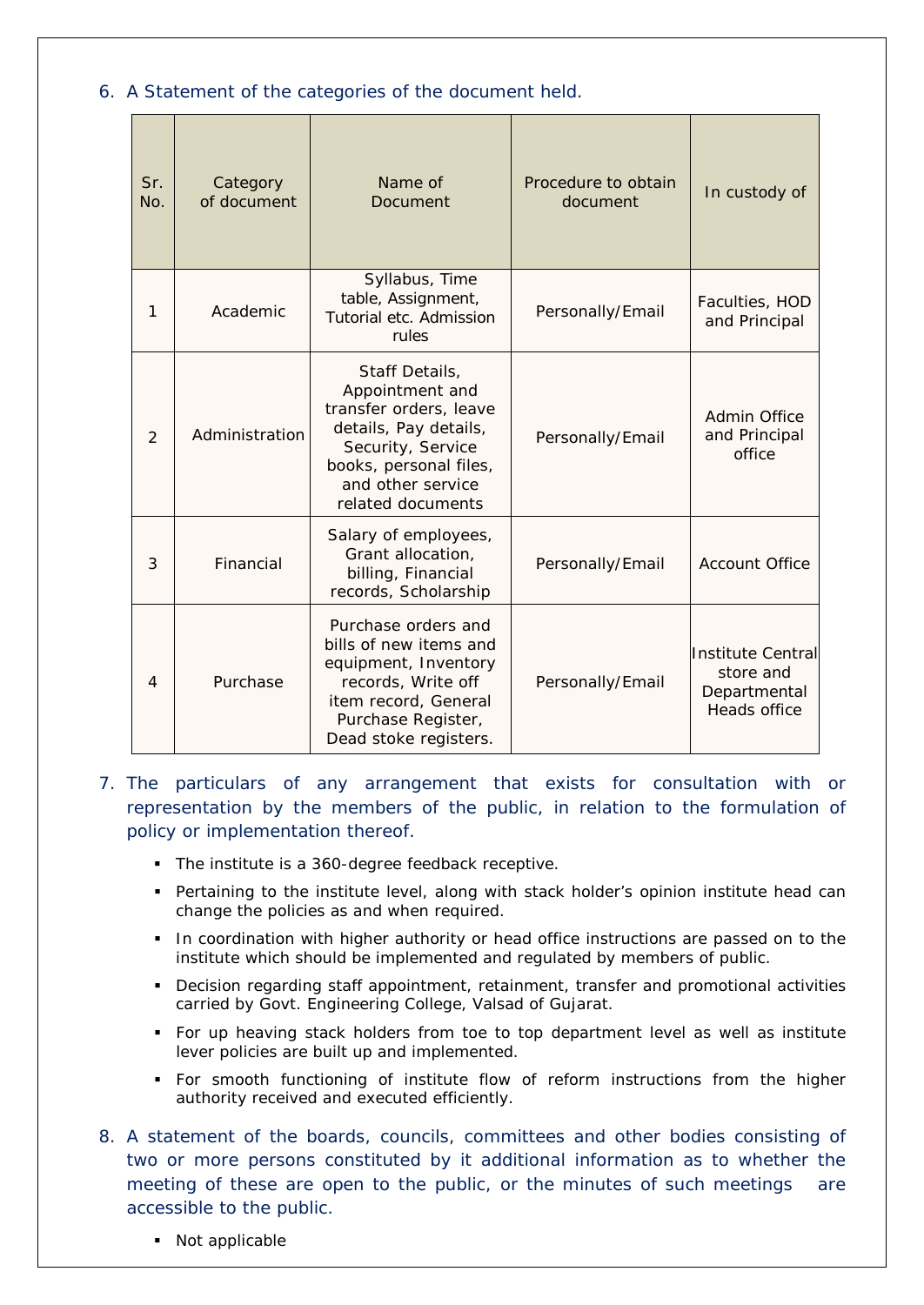# *9. A directory of officers and employees.*

| Sr.            | Name of Faculty       | Department               | Designation       |
|----------------|-----------------------|--------------------------|-------------------|
| 1.             | Dr. V. S. Purani      | <b>Applied Mechanics</b> | Principal         |
| 2.             | Smt. G. B. Upadhyay   | Admin                    | <b>Head Clerk</b> |
| 3.             | Smt. K. N. Gandhi     | Admin                    | Sr.Clerk          |
| 4.             | Shri S. V. Damania    | Mechanical               | Asso. Prof.       |
| 5.             | Prof. H. A. Vaidya    | Mechanical               | Asst. Prof.       |
| 6.             | Prof. H.N. Lakdawala  | Mechanical               | Asst. Prof.       |
| 7 <sub>1</sub> | Prof. A. R. Patel     | Mechanical               | Asst. Prof.       |
| 8.             | Prof. N. S. Patel     | Mechanical               | Asst. Prof.       |
| 9.             | Prof. B. K. Patel     | Mechanical               | Asst. Prof.       |
| 10.            | Prof. S. T. Patel     | Mechanical               | Asst. Prof.       |
| 11.            | Prof. S. K. Patel     | Mechanical               | Asst. Prof.       |
| 12.            | Prof. N. H. Prajapati | Mechanical               | Asst. Prof.       |
| 13.            | Prof. K. D. Tandel    | Mechanical               | Asst. Prof.       |
| 14.            | Prof. D. N. Patel     | Mechanical               | Asst. Prof.       |
| 15.            | Prof. H. N. Patel     | Mechanical               | Asst. Prof.       |
| 16.            | Prof. K. A. Chaudhari | Mechanical               | Asst. Prof.       |
| 17.            | Prof. K. R. Patel     | Mechanical               | Asst. Prof.       |
| 18.            | Dr. M. K. Mistry      | Mechanical               | Asst. Prof.       |
| 19.            | Prof. J. M. Panchal   | Mechanical               | Asst. Prof.       |
| 20.            | Prof. S. P. Maisuriya | Mechanical               | Asst. Prof.       |
| 21.            | Prof. N. Z. Patel     | Mechanical               | Asst. Prof.       |
| 22.            | Prof. V. S. Patel     | Mechanical               | Asst. Prof.       |
| 23.            | Prof. B.G Patel       | Mechanical               | Asst. Prof.       |
| 24.            | Prof. M. P. Chauhan   | Mechanical               | Asst. Prof.       |
| 25.            | Prof. R. S. Engineer  | Mechanical               | Asst. Prof.       |
| 26.            | Prof. J. P. Tandel    | Mechanical               | Asst. Prof.       |
| 27.            | Shri H. K. Patel      | Mechanical               | Smithy            |
| 28.            | Shri R. S. Patel      | Mechanical               | Instructor        |
| 29.            | Shri. R. R. Patel     | Mechanical               | Hamal             |
| 30.            | Prof. D. J. Patel     | App.Mech                 | Asst. Prof        |
| 31.            | Prof. V. D. Patel     | App.Mech                 | Asst. Prof        |
| 32.            | Prof. P. S. Patel     | App.Mech                 | Asst. Prof        |
| 33.            | Prof. K. M. Tandel    | App.Mech                 | Asst. Prof        |
| 34.            | Prof. S. H. Mistry    | Civil                    | Asst. Prof        |
| 35.            | Prof. D. J. Patel     | Civil                    | Asst. Prof        |
| 36.            | Prof. A. H. Rana      | Civil                    | Asst. Prof        |
| 37.            | Prof. D. T. Barot     | Civil                    | Asst. Prof        |
| 38.            | Prof. H.K. Rana       | Civil                    | Asst. Prof        |
| 39.            | Prof. N. M. Patel     | Civil                    | Asst. Prof        |
| 40.            | Shri S. G. Patel      | Civil                    | Hamal             |
| 41.            | Dr. B. K. Sheth       | Chemical                 | Asso. Prof        |
| 42.            | Prof. R. V. Prajapati | Chemical                 | Asst. Prof        |
| 43.            | Prof. A. H. Prajapati | Chemical                 | Asst. Prof        |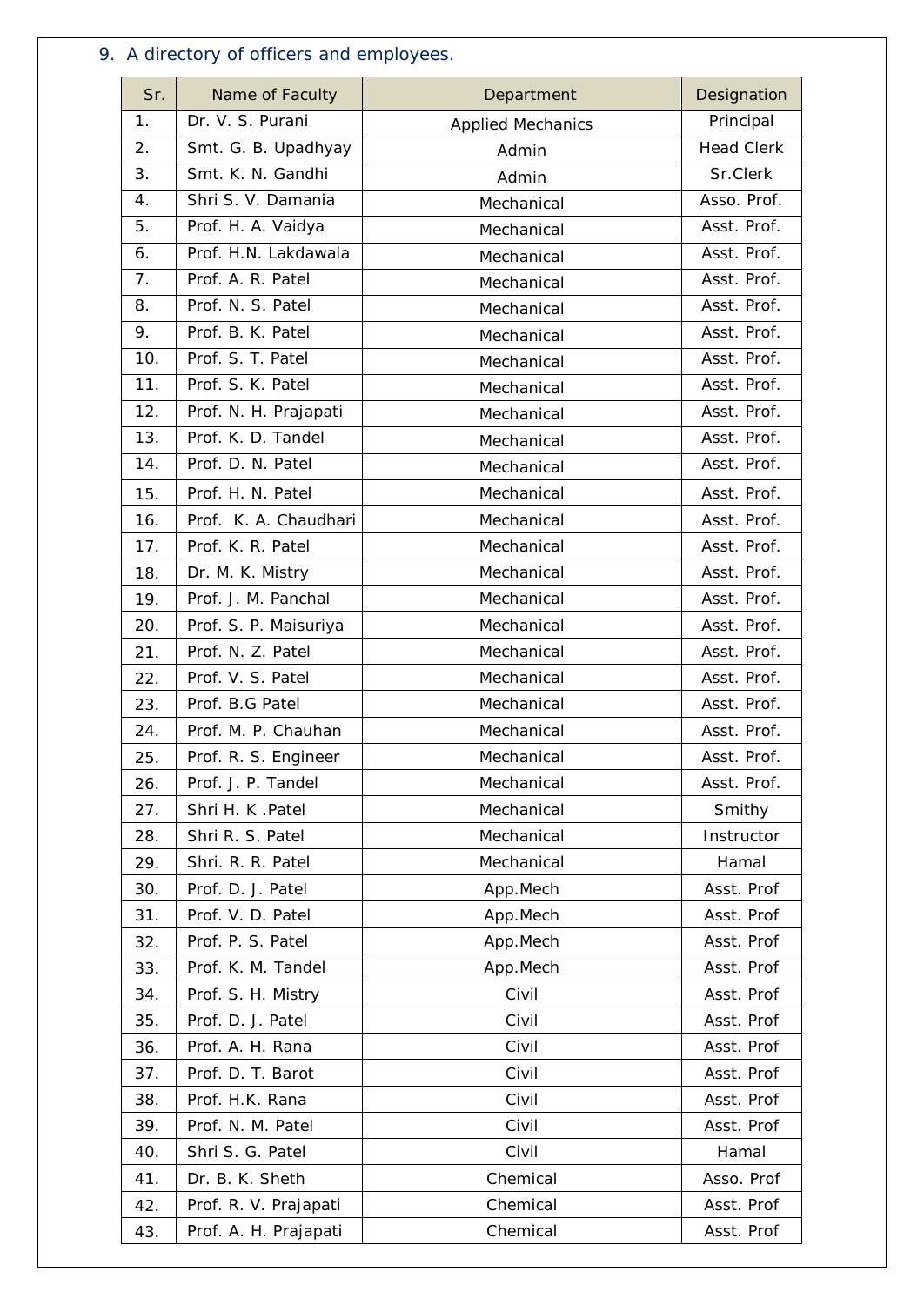| 44. | Prof. A. V. Patel      | Chemical                                | Asst. Prof  |
|-----|------------------------|-----------------------------------------|-------------|
| 45. | Prof. P. D. Patel      | Chemical                                | Asst. Prof  |
| 46. | Prof. C. A Tamboli     | Chemical                                | Asst. Prof  |
| 47. | Prof. J. R. Joshi      | Chemical                                | Asst. Prof  |
| 48. | Prof. A. D. Modi       | Chemical                                | Asst. Prof  |
| 49. | Prof. H. M. Jariwala   | Chemical                                | Asst. Prof  |
| 50. | Prof. B. M Pandya      | Chemical                                | Asst. Prof  |
| 51. | Prof. A. R. Magodara   | Chemical                                | Asst. Prof  |
| 52. | Prof. R.M. Kudtarkar   | Chemical                                | Asst. Prof  |
| 53. | Dr. S. K. Shrivastav   | Chemical                                | Asst. Prof  |
| 54. | Prof. D. D. Dhimmar    | Chemical                                | Asst. Prof  |
| 55. | Prof. B. A. Domadiya   | Chemical                                | Asst. Prof  |
| 56. | Shri N. N. Ahir        | Chemical                                | Hamal       |
| 57. | Dr. B. R. Sudani       | Chemical - Chemistry                    | Asst. Prof  |
| 58. | Dr. N. J. MODI         | Chemical - Chemistry                    | Asst. Prof  |
| 59. | Prof. R. C. Malan      | Applied Science & Humanity-Physics      | Asst. Prof  |
| 60. | Prof. H. S. Patel      | Applied Science & Humanity-Maths        | Asst. Prof  |
| 61. | Prof. K. D. Patel      | Applied Science & Humanity-Maths        | Asst. Prof  |
| 62. | Prof. V. R. Visavaliya | Applied Science & Humanity-Maths        | Asst. Prof  |
| 63. | Prof. R. R. Malan      | Applied Science & Humanity-Maths        | Asst. Prof  |
| 64. | Prof. B. B. Rana       | Applied Science & Humanity-English      | Asst. Prof  |
| 65. | Prof. P. R. Patel      | Applied Science & Humanity-English      | Asst. Prof  |
| 66. | Dr. K. L. Mokariya     | Electrical                              | Asst. Prof. |
| 67. | Prof. H. S. Wani       | <b>Electrical -Power Electronics</b>    | Asst. Prof. |
| 68. | Prof. A. N. Parmar     | Electrical -Electronics & Communication | Asst. Prof. |
| 69. | Prof. D. C. Parmar     | Electrical                              | Asst. Prof. |
| 70. | Prof. D. N. Tandel     | Electrical                              | Asst. Prof. |
| 71. | Prof. J. D. Patel      | Electrical                              | Asst. Prof. |
| 72. | Prof. N. I. Patel      | Electrical                              | Asst. Prof. |
| 73. | Prof. S. K. Pavar      | Electrical                              | Asst. Prof. |
| 74. | Prof. J. B. Patel      | Electrical                              | Asst. Prof. |
| 75. | Prof. J. A. Jadav      | Electrical                              | Asst. Prof. |
| 76. | Prof. C. D. Thakor     | Electrical                              | Asst. Prof. |
| 77. | Prof. R. D. Patel      | Electrical                              | Asst. Prof. |
| 78. | Shri M. D. Prajapati   | Electrical                              | Instructor  |
| 79. | Shri V. R. Kukna       | Electrical                              | Hamal       |
| 80. | Prof. K.K. Modi        | Environment                             | Asst. Prof. |
| 81. | Prof. M. N. Chaudhari  | Environment                             | Asst. Prof. |
| 82. | Prof. M. H. Patel      | Environment                             | Asst. Prof. |
| 83. | Prof. M. K. Kunvarni   | Environment                             | Asst. Prof. |
|     | Shri G. M. Limbachiya  | Environment                             | Lab. Asst.  |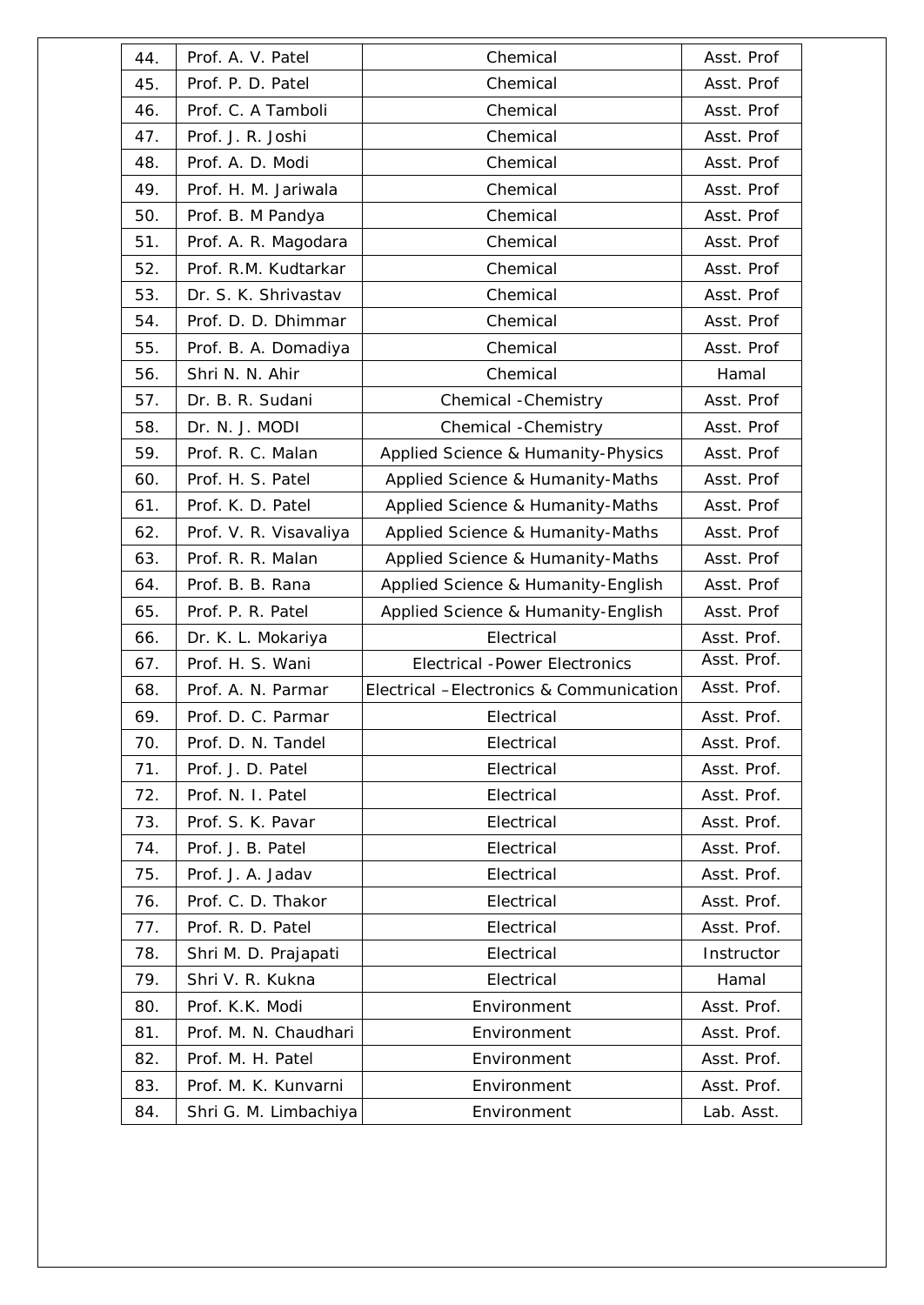# *10. The monthly remuneration received by its officers and employees; including the system of compensation as provided on its regulation*

| Sr.<br>No.     | <b>Designation Of Employee</b> | No. Of<br><b>Employee</b> | Pay Scale<br>(in Rs.)                        |
|----------------|--------------------------------|---------------------------|----------------------------------------------|
| 1.             | Principal                      | 01                        | 37400-67000, AGP-10000 (6th Pay)             |
| 2.             | Associate Professor            | 02                        | 37400-67000, AGP-9000 (6th Pay)              |
| 3 <sub>1</sub> | Assistant Professor            | 55                        | 15600-39100, AGP-6000 (6 <sup>th</sup> Pay)  |
| 4.             | Assistant Professor (Fix Pay)  | 13                        | 30000/- Fix                                  |
| 5.             | Assistant Professor (Adhoc)    | 03                        | 15600-39100 (6 <sup>th</sup> Pay)            |
| 6.             | Lab. Assistant (Fix Pay)       | 01                        | 19950/-Fix                                   |
| 7.             | Office Superintendent          | 01                        | 39900-126600 (7 <sup>th</sup> Pay)           |
| 8.             | <b>Head Clerk</b>              | 01                        | 35400-112400 (7 <sup>th</sup> Pay)           |
| 9.             | Instructor                     | 03                        | 25500-81100 (7 <sup>th</sup> Pay)            |
| 10.            | Peon                           | 01                        | 15700-50000 (7 <sup>th</sup> Pay) Level Is 3 |
| 11.            | Hamal                          | 03                        | 15000-47600 (7 <sup>th</sup> Pay) Level Is 2 |

Note: Details given are for the month of May 2020.

# *11. The budget allocated to each of its agency indicating the particulars of all plans, proposed expenditures and reports on disbursements made.*

- **Budgetary allocation of fund and expenditure is as per GFR**
- STATEMENT OF GRANT RECEIVED AND EXPENSES **FOR THE YEAR 2019-2020**

| Sr.<br>No.     | <b>Head Under</b><br><b>Which Grant</b><br><b>Is Received</b> | Grant<br>Received<br>(Rs. In Lac) | <b>Previous</b><br>Year Balance<br>(Rs. In Lac) | <b>Expenses</b><br><b>During Year</b><br>(Rs. In Lac) | <b>Total Grant</b><br>Available<br>(Rs. In Lac)          |
|----------------|---------------------------------------------------------------|-----------------------------------|-------------------------------------------------|-------------------------------------------------------|----------------------------------------------------------|
| 1 <sub>1</sub> | PLAN(TED-5)                                                   | 846.61                            | N.A.                                            | 832.43                                                | N.A.                                                     |
|                |                                                               |                                   |                                                 |                                                       |                                                          |
| 2.             | <b>RUSA</b>                                                   | 1.84                              | 10.26                                           | 3.16                                                  | 8.94                                                     |
|                |                                                               |                                   |                                                 |                                                       |                                                          |
| 3.             | Finishing<br>School                                           | 2.17                              | 2.67                                            | 2.65                                                  | 2.31<br>(Including<br>interest $+$<br>registration fees) |
|                |                                                               |                                   |                                                 |                                                       |                                                          |
| 4.             | <b>SSIP</b>                                                   | 20.00                             | 16.76                                           | 3.42                                                  | 13.34                                                    |

- *12. The manner of executive of subsider programmes, including the amounts allocated and the details and beneficiaries of such programmes.*
	- Not applicable
- *13. Particulars of recipients of concessions, permits or authorizations granted by it.*
	- Not applicable
- *14. Details of the information available to or held by it reduced in an electronic form.*
	- Institution web site: [www.gecv.ac.in](http://www.gecv.ac.in/)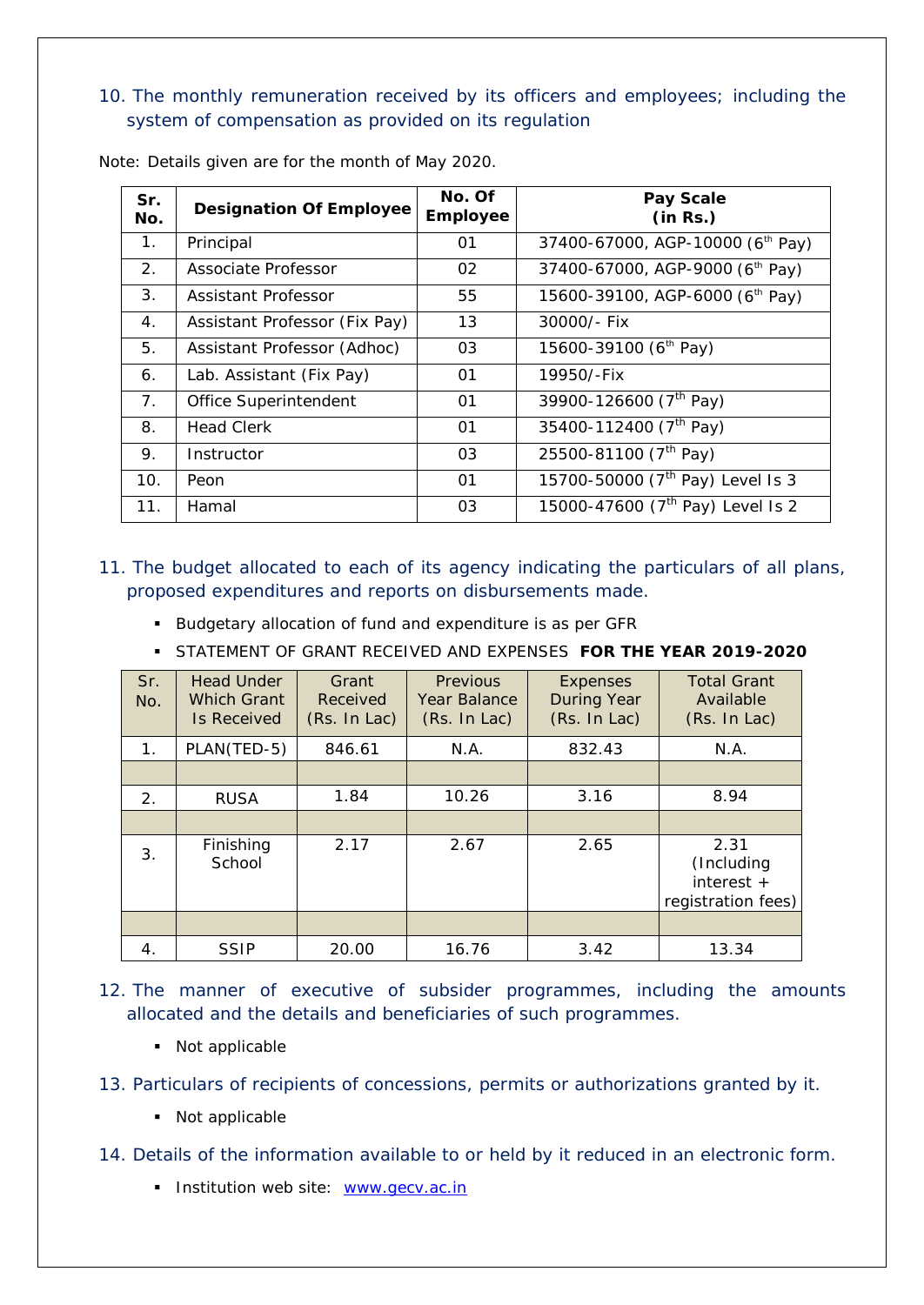- *15. The particulars of facilities available to citizens for obtaining information including the working hours of a library of reading room if maintained for public use.*
	- The library and reading room are not for public use. It's available for the students and faculty of this institute. Working hours of library is as per college timing.
	- No other facilities are made available to citizen or public use directly as of now.

*16. The names, designations, and other particulars of the public information officers.*

# Appellate Authority:



| Dr. V.S.Purani<br>PRINCIPAL<br>Address: Govt. Engineering College, Valsad<br>Phone: 02632-241960 | All matters |
|--------------------------------------------------------------------------------------------------|-------------|
| Email: gec-valsad-dte@gujarat.gov.in                                                             |             |
|                                                                                                  |             |

# Public Information Officers:

|  | Prof. H. S. Wani<br>Asst. Professor (Electrical Engg. Dept.)<br>Address: Govt. Engineering College, Valsad<br>Phone: 9714942242<br>Email: rti@gecv.ac.in | All matters |
|--|----------------------------------------------------------------------------------------------------------------------------------------------------------|-------------|
|--|----------------------------------------------------------------------------------------------------------------------------------------------------------|-------------|

# Assistant Public Information Officers:

| Prof. S.V.Damania                          | Departmental    |
|--------------------------------------------|-----------------|
|                                            |                 |
| Head, (Mechanical Eng. Dept.) (I/C)        | academic, admin |
| Address: Govt. Engineering College, Valsad | and related     |
| Phone: 9825510472                          | matters         |
| Email: svdamania@gecv.ac.in                | Institute Admin |
|                                            | and academic    |
|                                            | matter          |

| Dr. K. L. Mokariya<br>Head (Electrical Eng. Dept.)<br>Address: Govt. Engineering College, Valsad<br>Phone: 9825785839<br>Email: klmokariya@gecv.ac.in | Departmental<br>academic, admin<br>and related<br>matters |
|-------------------------------------------------------------------------------------------------------------------------------------------------------|-----------------------------------------------------------|
|                                                                                                                                                       | <b>SSIP</b>                                               |

| Prof. D. J. Patel<br>Head (Civil Eng. Dept.)<br>Address: Govt. Engineering College, Valsad<br>Phone: 9824832637<br>Email: djpatel@gecv.ac.in | Departmental<br>academic, admin<br>and related<br>matters<br>House Keeping<br>Infrastructure<br>related matters |
|----------------------------------------------------------------------------------------------------------------------------------------------|-----------------------------------------------------------------------------------------------------------------|
| Dr. B. N. Sheth<br>Head (Chemical Eng. Dept.)<br>Address: Govt. Engineering College,<br>Phone: 9228294303<br>Email: bksheth@gecv.ac.in       | Departmental<br>academic, admin<br>and related<br>matters<br><b>Hostels</b><br>Canteen<br>Gymkhana              |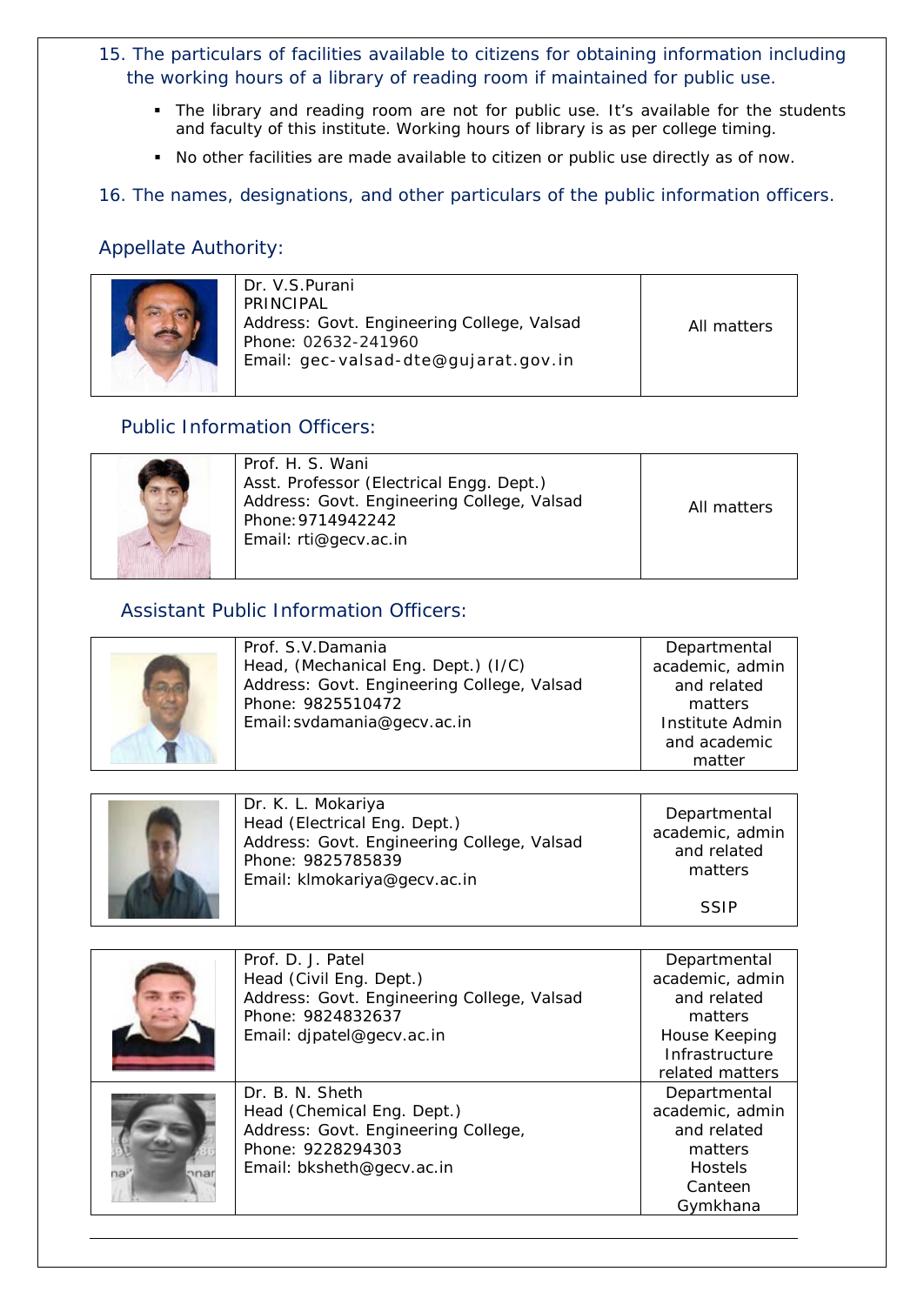| Prof. K. K. Modi<br>Head (Environment Eng. Dept.)<br>Address: Govt. Engineering College, Valsad<br>Phone: 8980035450<br>Email: kkmodi@gecv.ac.in             | All educational<br>matters relating<br>to<br>GTU                                        |
|--------------------------------------------------------------------------------------------------------------------------------------------------------------|-----------------------------------------------------------------------------------------|
| Prof. R. C. Malan<br>Head (Science and Humanity)<br>Address: Govt. Engineering College, Valsad<br>Phone: 8733991353<br>Email: rcmalan@gecv.ac.in             | All matters<br>relating to M.B.A,<br>M.C.A<br><b>ACPC help Center</b>                   |
| Dr. B. R. Sudani<br>Asst. Professor (Chemical Eng. Dept.)<br>Address: Govt. Engineering College, Valsad<br>Phone: 9712976109<br>Email: brsudani@gecv.ac.in   | All matters<br>relating to<br>Diploma to<br>Degree admission<br><b>ACPC help Center</b> |
| Prof. S.T Patel<br>Asst. Professor (Mechanical Eng.Dept.)<br>Address: Govt. Engineering College, Valsad<br>Phone: 9924369889<br>Email: stpatel@gecv.ac.in    | All matters<br>regarding<br>training and<br>placement                                   |
| Prof. A. R. Patel<br>Asst. Professor (Mechanical Eng. Dept.)<br>Address: Govt. Engineering College, Valsad<br>Phone: 9099986581<br>Email: arpatel@gecv.ac.in | All matters<br>regarding<br>GTU<br>examinations.                                        |
| Prof. N. S. Patel<br>Asst. Professor (Mechanical Eng.Dept.)<br>Address: Govt. Engineering College, Valsad<br>Phone: 9574547577<br>Email: nspatel@gecv.ac.in  | All matters<br>relating to B.E,<br><b>B.Pharm Help</b><br>center                        |
| Prof. P. S. Patel<br>Asst. Professor (Civil Eng.Dept.)<br>Address: Govt. Engineering College, Valsad<br>Phone: 8160326002<br>Email: pspatel@gecv.ac.in       | All matters<br>regarding<br>library                                                     |
| Prof. P. R. Patel<br>Asst. Professor (Science and Humanity)<br>Address: Govt. Engineering College, Valsad<br>Phone: 9428207050<br>Email: prpatel@gecv.ac.in  | All matters<br>regarding<br>account section                                             |